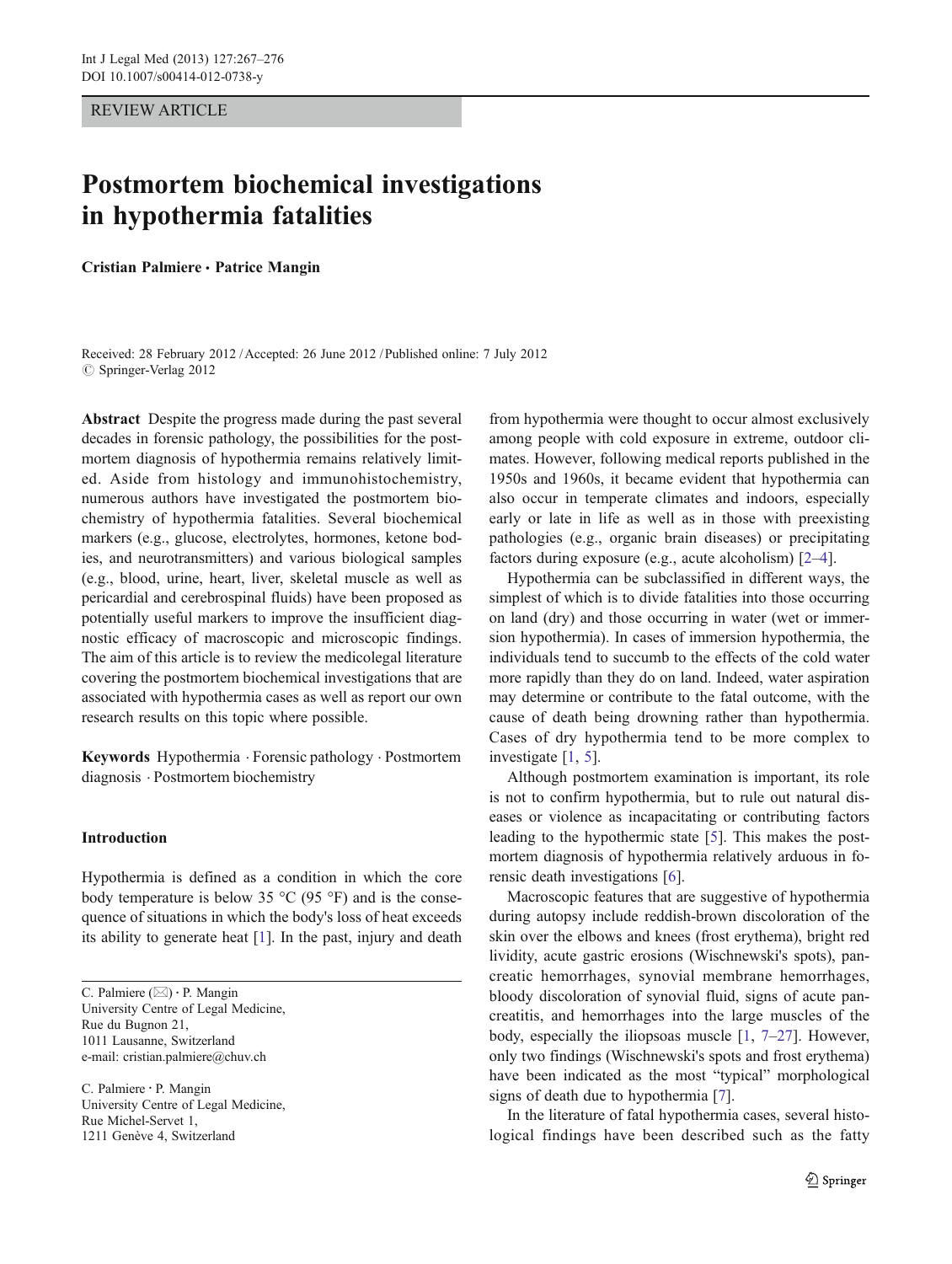degeneration of the renal tubular epithelium (subnuclear vacuolization of renal tubular epithelial cells or the Armanni–Ebstein phenomenon) [[1,](#page-7-0) [28](#page-8-0)–[30\]](#page-8-0); pancreatic cell necrosis with leukocyte infiltration; vacuolization of anterior pituitary gland cells, hepatocytes, pancreatic adenocytes, and adrenal and renal cells; hypoxic cardiac changes; fatty changes of cardiac myocytes, hepatocytes, and renal tubular cells [\[28](#page-8-0)–[34](#page-8-0)]. The fatty degeneration of the renal tubular epithelium has been indicated as the most reliable histological finding used to diagnose hypothermia [\[1](#page-7-0), [28](#page-8-0)]; other histological features that were described in literature have been rejected in more recent studies [\[35](#page-8-0)].

A decrease in the adrenocorticotropic hormone (ACTH) and thyroid-stimulating hormone (TSH) immunopositivity rate in the anterior pituitary gland in hypothermia fatalities was described by Ishikawa et al. [[36,](#page-8-0) [37\]](#page-8-0). They postulated that in a cold environment, TSH and ACTH production initially increased to generate heat and was subsequently suppressed by the metabolic disorders of abnormal lipid metabolism in advanced hypothermia. Ishikawa et al. [[38\]](#page-8-0) also described reduced immunopositivity for noradrenaline and dopamine in the adrenal medulla of hypothermia cases, which was positively correlated with noradrenaline levels in cerebrospinal fluid. According to the authors, these findings suggested a terminal hypofunction of the sympathetic/adrenomedullary system involving the adrenal medulla in fatal hypothermia. In the same study, the authors observed that the hypothalamus presented different findings involving neuronal dopamine immunopositivity, which led to the conclusion that the hypothalamus and adrenal medulla can be characterized by specific immunohistochemical features of systemic stress responses in these cases.

Yoshida et al. [\[39\]](#page-8-0) described a low hypothalamus neuronal chromogranin A immunopositivity in hypothermia cases. Quan et al. [[40](#page-8-0)] observed low ubiquitin immunoreactivity in the midbrain periaqueductal gray matter in fatal hypothermia. Ishikawa et al. [[41\]](#page-8-0) found high myoglobin immunopositivity in the renal tubular epithelium cells and high ubiquitin immunopositivity in the distal and collecting tubules. According to Ishikawa et al., these findings suggested that secondary skeletal muscle damage occurs due to hypoxia during the survival period and that renal tubular ubiquitin system activation was due to myoglobin uptake following myoglobinemia. Lastly, Preuss et al. [[7\]](#page-7-0) studied the expression of heat shock protein 70 in the kidneys of hypothermia fatalities and found an increased expression of this protein in renal tubular epithelial cells and glomerular podocytes. Similar findings were reported by Kita [[42](#page-8-0)] in the cerebral cortex.

The aim of this article is to review the medicolegal literature pertaining to the postmortem biochemical investigations of hypothermia fatalities. Some of these markers may be measured in blood, urine, pericardial and cerebrospinal fluids and can be used in situations in which fatal hypothermia is suspected in order to improve the insufficient diagnostic efficacy of macroscopic and microscopic findings. Additionally, given that postmortem biochemical analyses are currently performed in our medicolegal center, we have reported the conclusions of our own research where possible.

#### Postmortem biochemical investigations

#### Electrolytes

The investigations by Mant [[43,](#page-8-0) [44\]](#page-8-0) are among the first published studies concerning the autopsy diagnosis of accidental hypothermia. The author analyzed vitreous magnesium concentration in a series of hypothermia fatalities as well as a control group and concluded that it was not possible to correlate the magnesium levels with the duration of the hypothermic state or the macroscopic findings.

In a study performed on 385 medicolegal autopsy cases, Li et al. [\[45](#page-8-0)] analyzed postmortem calcium and magnesium levels in pericardial fluid. Compared with the other studied groups, the hypothermia group had higher calcium concentrations and lower magnesium levels and Mg/Ca ratios.

Jacubeniene et al. [[46,](#page-8-0) [47\]](#page-8-0) collected heart, liver, and skeletal muscle samples from two series of hypothermia cases and analyzed the calcium and sodium levels to investigate the possibility that hypothermia could induce electrolyte disturbances. Their results showed no significant differences in the calcium levels of any of the analyzed tissues whereas sodium concentration was significantly greater in the skeletal muscle tissues of the hypothermia cases.

#### Catecholamines

A great contribution to the knowledge of biochemical changes occurring during hypothermia was revealed in the investigations carried out by Hirvonen et al. [[48](#page-8-0)–[52\]](#page-8-0). In a study performed in 1976 concerning 22 fatal cases of accidental or suicidal hypothermia [[48\]](#page-8-0), the authors found that histamine and serotonin concentrations in urine tended to be lower in cases of hypothermia than in control cases. However, the differences between the hypothermia and control cases could also have been due to the general dilution of urine due to cold diuresis. The authors therefore concluded that histamine and serotonin assays could not be regarded as reliable tests for hypothermia deaths. Conversely, measurements of urinary catecholamine levels appeared to be more promising, with higher average concentrations in the hypothermia cases than in the control cases. Even though these differences may be influenced by urinary dilution induced by cold diuresis, Hirvonen et al. recommended this analysis to confirm a reaction of the organism to hypothermic stress. The test for urinary glucose was positive in some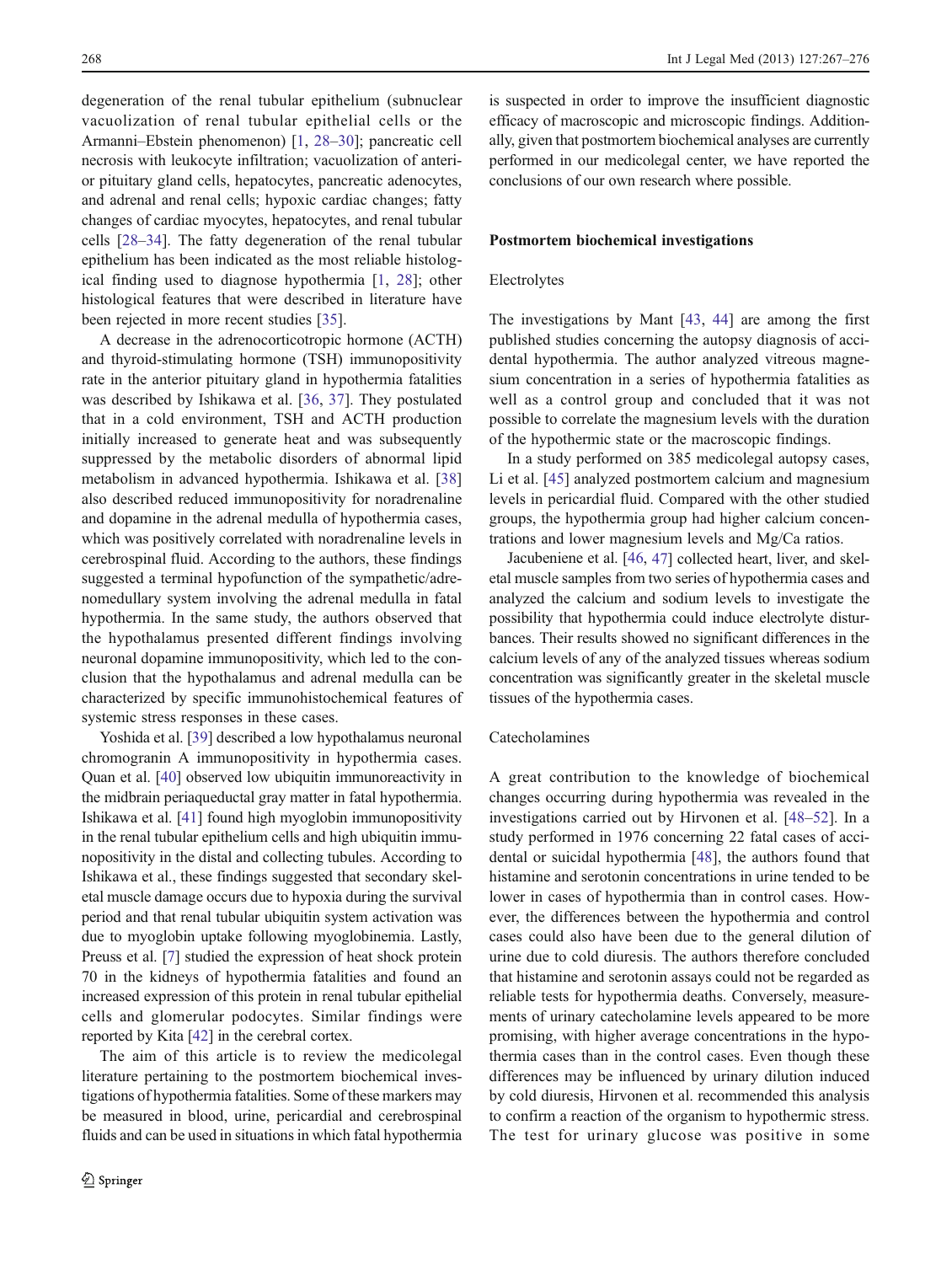hypothermia cases, which may have indicated that hyperglycemia occurred in the early phase of cold exposure, without excluding increased glucose levels due to a preexisting diabetes mellitus. The conclusions of this study were confirmed by a subsequent investigation [[49\]](#page-8-0) performed on 24 hypothermia deaths, in which Hirvonen and Huttunen found that both urinary adrenaline and noradrenaline were significantly more elevated in hypothermia cases than in violent and natural deaths. This study also demonstrated that adrenaline levels increased proportionally more than noradrenaline. Hirvonen et al. [[50](#page-8-0)] also observed increases in adrenaline, noradrenaline, and free fatty acid concentrations in the plasma of patients undergoing cardiac operations in which hypothermia and bypass were used; the adrenaline levels increased proportionally more than noradrenaline. Hanhela et al. [[51](#page-8-0)] studied the effects of hypovolemia, hypothermia, and their combination on the hormonal and metabolic responses of rabbits. They found that both hypovolemia and hypothermia activated the sympathicoadrenal system, with more prominent increases in blood adrenaline levels than noradrenaline in cases of hypothermia. These cases also tended to display increases in free fatty acid and blood corticosterone levels. An increase in blood glucose levels was also observed, likely caused by the enhanced secretion of adrenaline and corticosterone.

Sadler and Pounder [[53\]](#page-8-0) reported three cases of fatal hypothermia that included markedly elevated catecholamine levels when related either to urinary creatinine or to predicted daily catecholamine excretion. Thus, the authors emphasized the importance of relating the excretion of catecholamines to concomitant creatinine excretion in interpreting catecholamine levels. They also concluded that increased urinary catecholamine levels provided evidence of prolonged agonal stress in hypothermia. However, the adrenaline-to-noradrenaline ratio, proposed by Hirvonen and Huttunen [\[52](#page-8-0)] as a diagnostic marker for hypothermia fatalities, did not appear to add further diagnostic elements.

Zhu et al. [\[54](#page-8-0)] investigated catecholamine levels (adrenaline, noradrenaline, and dopamine) in 542 autopsy cases in postmortem serum from different sampling sites (i.e., the left and right heart chambers, subclavian and external iliac vein). The hypothermia cases had lower cardiac and peripheral blood adrenaline, noradrenaline, and dopamine. According to the authors, the low postmortem serum catecholamine levels (and small right–left cardiac differences) were characteristic of fatal hypothermia, whereas previous reports indicated that postmortem serum and urinary catecholamine levels increased due to stress from cold exposure. Despite the greatly elevated catecholamine concentrations compared to the clinical reference intervals, the authors concluded that these findings were suggestive of relatively less cardiovascular stress and/or milder deterioration of the sympathetic nerve terminals during agony in the death process due to cold exposure.

In a successive study pertaining to the immunohistochemistry of catecholamines in the hypothalamic–pituitary–adrenal system, Ishikawa [[38\]](#page-8-0) observed a positive correlation between noradrenaline levels in cerebrospinal fluid and noradrenaline immunopositivity in the adrenal medulla in hypothermia cases.

Pakanen et al. [\[6](#page-7-0)] analyzed urine catecholamine levels in 358 autopsy cases, including 145 cases with hypothermia as the main cause of death. They found that adrenaline was a better marker of hypothermia death than noradrenaline, as already demonstrated by Hirvonen and Huttunen [[49\]](#page-8-0). The adrenaline-to-noradrenaline ratio was proposed as the best indicator of cold exposure to eliminate the significance of any possible variation in the postmortem urine concentrations. According to the authors, the ratio would be less sensitive than the adrenaline concentration yet more specific.

#### Vitreous glucose

Bray et al. [\[55](#page-8-0)] performed biochemical investigations on 13 airplane crash victims who had remained immersed in nearfreezing water for several days and found that the glucose concentration in the vitreous humor of the plane crash victims was significantly higher than the values obtained in a control group. These results suggested that the rapid chilling of the eye caused by cold water immersion at the time of death could inhibit postmortem glycolysis by inactivating glycolytic enzymes.

Bray [\[56](#page-8-0)] also investigated vitreous glucose levels in 133 autopsy cases in which death occurred outdoors. The author found that mean glucose levels were higher in the deaths caused by cold exposure than in other deaths occurring in the cold. However, individual cases could not be distinguished on the basis of biochemical investigations.

Coe [\[57](#page-9-0)] investigated vitreous sodium, potassium, chloride, urea nitrogen, and glucose levels in a group of 26 hypothermia fatalities, which were compared with two postmortem control groups (a group of 100 nondiabetic subjects who died in situations in which the environmental temperatures had not produced or contributed to hypothermia and a group of 27 acute traumatic deaths that occurred outside during the winter months) and with a group of 40 nondiabetic individuals admitted to the hospital for hypothermia. The author found a significant mean elevation of vitreous glucose levels in the hypothermia group. This result suggested that hyperglycemia was a possible result of the elevations of serum catecholamines in response to stress. In addition, a substantial period of time had elapsed between cold exposure and death, thereby allowing a corresponding elevation of the vitreous glucose to occur. Coe concluded that increases in the vitreous glucose levels of nondiabetic individuals could support the evidence of hypothermia. Nevertheless, he emphasized that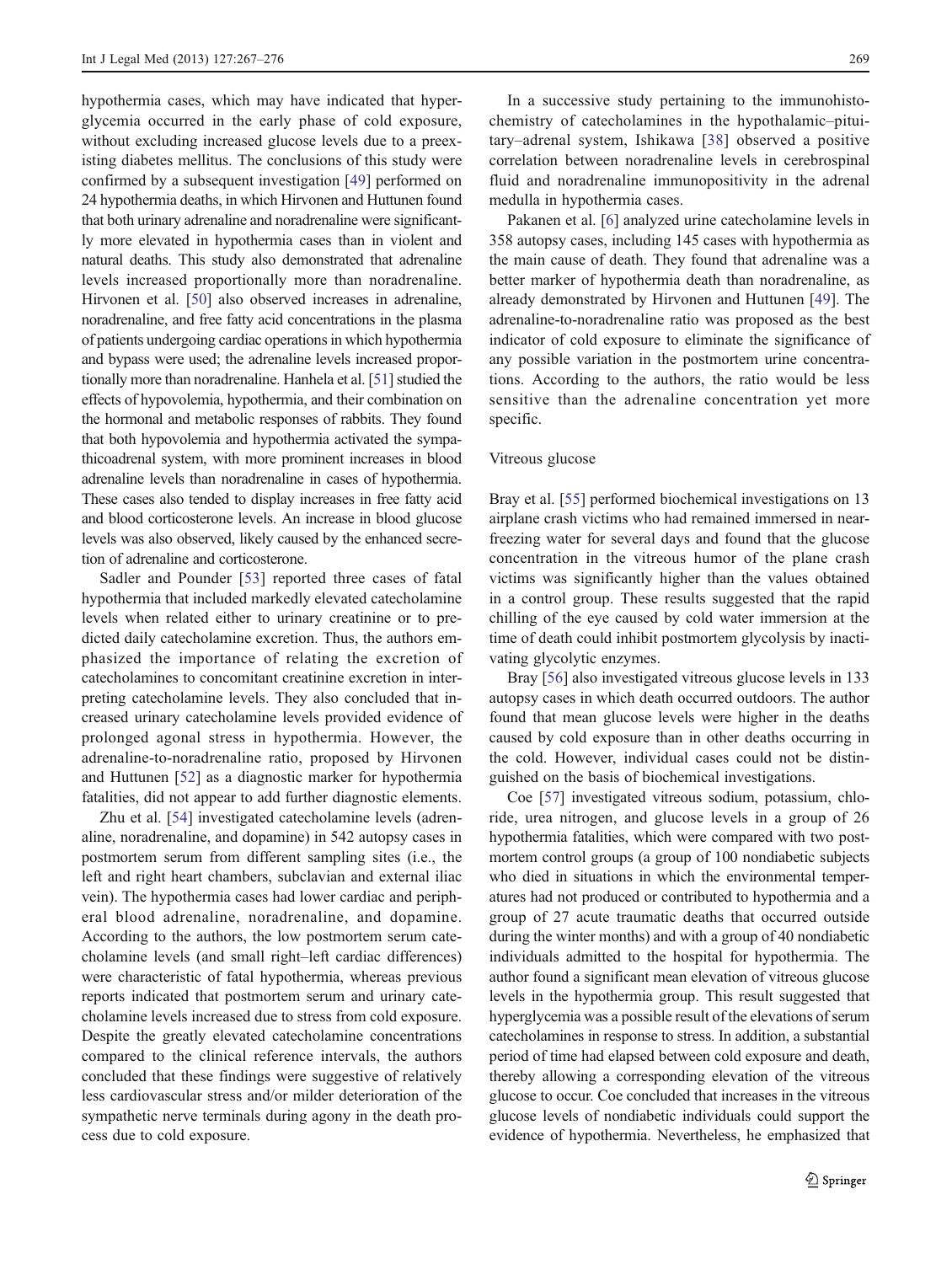not all hypothermia cases displayed increased vitreous glucose levels, which suggested that cold exposure did not invariably lead to hyperglycemia.

In our medicolegal center, we observed 22 hypothermia cases between 2008 and 2011 (12 cases with no ethanol in the blood and 10 with ethanol in the blood). The vitreous glucose concentration was determined in all cases, with the results varying between 0.1 and 4.7 mmol/l. Only six cases had vitreous glucose values greater than 3.4 mmol/l. Conversely, most cases had vitreous glucose concentrations not exceeding 1 mmol/l and were comparable to values displayed by other causes of death. These results indicate that cold exposure does not invariably produce a hyperglycemic state, which concurs with the conclusions by Coe that the increase in blood glucose concentrations that occurs during the first phases of hypothermia is not consistently found in vitreous after death due to postmortem glycolysis.

## Markers of renal function

Zhu et al. [\[58](#page-9-0)–[60\]](#page-9-0) analyzed urea nitrogen, creatinine, and uric acid levels in pericardial fluid and postmortem serum from different sampling sites (right heart, left heart, subclavian vein, and external iliac vein). In an initial study [[58](#page-9-0)] performed on 395 medicolegal autopsy cases, the authors found an elevation of urea nitrogen (>30 mg/dl) in cases of fatal hypothermia, especially in the postmortem serum obtained from the heart blood. According to the authors, dehydration or hemoconcentration and elevated protein catabolism could be responsible for this urea nitrogen increase in hypothermia fatalities. In a subsequent study [[59](#page-9-0)] performed on 409 medicolegal autopsy cases, the authors examined postmortem pericardial fluid for urea nitrogen, creatinine, and uric acid. Hypothermia cases tended to display mild to moderate elevations in urea nitrogen, creatinine, and uric acid levels. The authors emphasized that due to the nature of the pericardial fluid itself, in which the turnover rate is slower than in blood, the elevated pericardial urea nitrogen, creatinine, and uric acid concentrations could suggest the existence of persistent metabolic deteriorations before death. In a third study [\[60](#page-9-0)] performed on 556 medicolegal autopsy cases, the authors compared the differences between the pericardial fluid and postmortem serum levels of urea nitrogen, creatinine, and uric acid. Postmortem serum was obtained from different sampling sites (right heart, left heart, and external iliac vein). For hypothermia cases, the authors observed similar distributions in postmortem serum and pericardial fluid levels for urea nitrogen and uric acid, which were both increased, suggesting a prolonged death process involving protein catabolism. The authors concluded that since significant changes in pericardial fluid levels became apparent hours later than in serum, elevated urea nitrogen, creatinine, and uric acid levels in pericardial fluid could suggest several hours of prolonged survival.

#### Ketone bodies

Teresiński et al. [\[61](#page-9-0)–[63](#page-9-0)] investigated ketone body blood levels as a biochemical marker of hypothermia and the usefulness of its determining to support the diagnosis of death by hypothermia. The authors assumed that the hyperketonemia that occurred during hypothermia was the result of the combined effect of hypoglycemia and the enhanced release of counter-regulatory hormones (glucagon, adrenaline, noradrenaline, cortisol, growth hormone), which intensify fat catabolism. In a study involving 16 cases of hypothermia [\[61](#page-9-0)], the authors observed an inverse relationship between blood ketone levels and the severity of insobriety due to the direct antiketonemic action of ethanol, which modifies cellular redox imbalance and prevents ketone production in the liver. Though increased blood ketone levels can be considered a diagnostic test of death by hypothermia, the authors emphasized that normal blood ketone concentrations would not exclude the diagnosis of hypothermia in cases that displayed ethanol in the blood. Increased ketone levels in urine and vitreous can provide useful information to support the diagnosis of death by hypothermia. However, the authors highlighted that urine ketone values require cautious interpretation due to the possible lack of ketonuria in conditions of coexisting ketonemia and renal failure of shock etiology or in cases of decreased ketonemia and persisting ketonuria related to urine retention. Lastly, the authors concluded that the severity of ketosis cannot be simply evaluated based on vitreous ketones since the equilibrium between blood and vitreous is established over time, and rapid increases of blood ketones are not immediately reflected by parallel increases of vitreous ketone levels.

The results of our own experiences [\[64](#page-9-0)] concur with the conclusions of Teresiński et al. and confirmed the usefulness of the systematic determination of 3-beta-hydroxybutyrate, acetone, and isopropyl alcohol levels in several biological substrates (e.g., blood, urine, and vitreous humor) in cases of suspected hypothermia. We observed several hypothermia fatalities that displayed an inverse relationship between ketone body and ethanol levels in various biological samples (e.g., blood and vitreous humor). Additionally, the determination of ketone body levels in blood, urine, and vitreous humor can provide further information to characterize the metabolic profile accompanying hypothermia fatalities and quantify the biochemical disturbances that may have led to death.

#### Markers of cardiac function

Zhu et al. [[65](#page-9-0)–[68](#page-9-0)] and Wang et al. [\[69](#page-9-0)] evaluated the usefulness of atrial natriuretic peptide (ANP), brain natriuretic peptide (BNP), cardiac troponin T (cTnT), creatine kinase MB (CK-MB), cardiac troponin I (cTnI), and myoglobin (Mb) in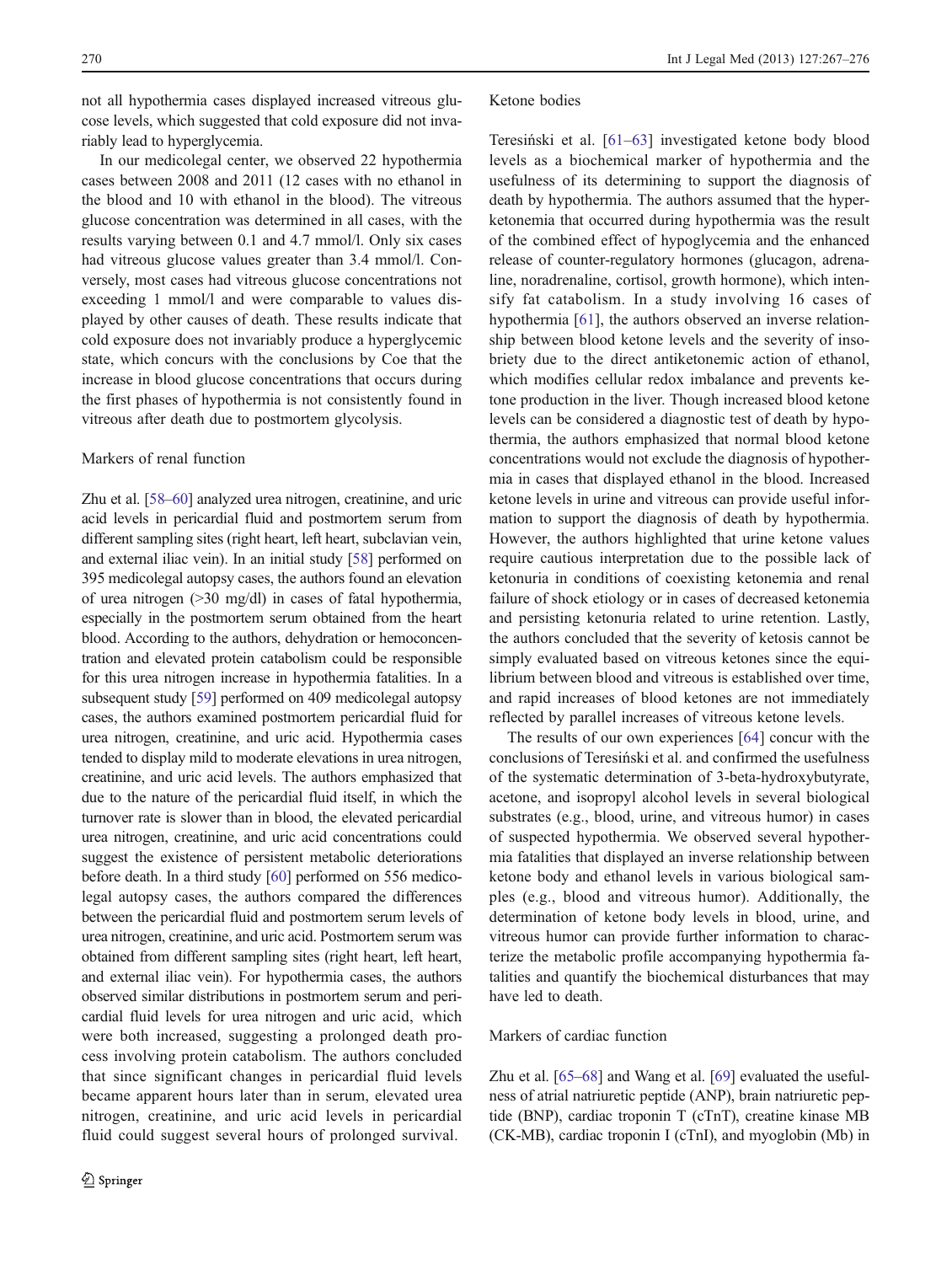blood, pericardial fluid, and cerebrospinal fluids in medicolegal autopsy cases. In a study [\[65\]](#page-9-0) performed on 405 forensic autopsy cases, the authors tested cTnT levels in postmortem serum from different sampling sites (right heart, left heart, and external iliac vein) and pericardial fluid. They observed that in hypothermia cases, cTnT remained at levels lower than the cutoff values. According to the authors, these findings suggested milder terminal myocardial hypoxia and milder postmortem cTnT elevation due to the rapid cooling of the body before and/or after death. Moreover, the authors emphasized that cTnT determination could be useful in differentiating acute myocardial infarction from hypothermia fatalities. The latter displayed only diffuse interstitial edema and patchy myocardial eosinophilic changes, which did not appear to significantly contribute to the elevation of the cTnT levels. In a study performed on 263 forensic autopsy cases, Zhu et al. [\[67\]](#page-9-0) analyzed pericardial levels of ANP, BNP, and cTnT and found that ANP and BNP values were significantly higher in hypothermia cases. The authors emphasized that the hypothermia cases had biochemical results that were similar to those found in cases of chronic congestive heart disease. Since a high postmortem pericardial BNP level and BNP/ANP ratio may indicate the severity and duration of cardiac insufficiency before death, the authors concluded that these results emphasized the contribution of cardiac failure in the death process, even in the absence of massive myocardial damage. Wang et al. [\[69\]](#page-9-0) investigated CK-MB, cTnI, and Mb levels in pericardial and cerebrospinal fluids and compared them to levels in postmortem serum from the right heart blood of 295 forensic autopsy cases. The hypothermia fatalities had lower CK-MB levels in cerebrospinal fluid and right cardiac blood as well as lower cTnI and Mb levels in all substrates. According to the authors, cold exposure may minimize damage to the viscera, thereby suggesting that limited damage would occur to the myocardium and skeletal muscles during the death process. Moreover, a low-temperature environment prevents postmortem decomposition. Conversely, a mild elevation in CK-MB pericardial fluid levels, as observed in this study, could be caused by prolonged hypoxia.

## Pituitary hormones

Ishikawa et al. [\[36](#page-8-0), [37](#page-8-0), [70](#page-9-0)] investigated ACTH, TSH, and growth hormone (GH) levels in postmortem serum from right heart blood and cerebrospinal fluid with a focus on fatal hypothermia. In an initial study performed on 162 forensic autopsies [[36\]](#page-8-0), the authors observed that the hypothermia cases had ACTH serum levels that were similar to the clinical reference value (even higher in some cases). Conversely, ACTH concentrations in cerebrospinal fluid (CSF) and the CSF/serum ratio were significantly lower when compared with the other studied groups, which typically displayed much higher CSF levels than serum levels.

According to the authors, these findings were consistent with the hypothesis of cold exposure-induced activation of the hypothalamic–pituitary–adrenal axis. The authors postulated that in a cold environment, ACTH production could initially increase to generate heat but then be suppressed due to the metabolic disorders involving abnormal lipid metabolism in advanced hypothermia. They concluded that the low ACTH levels in cerebrospinal fluid (i.e., similar to serum levels) suggested an exhausted pituitary function due to prolonged exposure to the cold. In a subsequent study performed on 120 forensic autopsies [[37\]](#page-8-0), hypothermia fatalities had lower postmortem serum and cerebrospinal fluid TSH levels than the other studied groups. The authors interpreted these results as a confirmation of the hypothesis of a dysfunctional hypothalamic–adenohypophyseal system due to cold exposure and exhausted pituitary function in the hypothermia cases. In a cold environment, TSH production, as with ACTH production, could initially increase to generate heat, only to be thereafter suppressed by the metabolic disorders involving abnormal lipid metabolism as cooling progressed. In a third study performed on 116 forensic autopsies [[70\]](#page-9-0), the authors observed that the hypothermia cases displayed elevated postmortem serum GH levels when compared with clinical reference ranges, possibly indicating a positive correlation with the stress reaction rather than thermal stress.

## Isopropyl alcohol

Isopropyl alcohol (IPA) can be detected in situations other than IPA exposure, which are characterized by ketosis and an elevated NADH/NAD+ ratio, such as hypothermia. Teresiński et al. [\[63](#page-9-0)] observed increased blood IPA levels in hypothermia cases, which were likely related to ketosis and the transformation of acetone into isopropyl alcohol.

Our own research [\[71](#page-9-0)] confirmed that IPA may be considered a marker of ketoacidosis and a product of acetone metabolism in clinical conditions that present ketonemia. In a study performed on 400 forensic autopsy cases including hypothermia, diabetic ketoacidosis, and alcoholic ketoacidosis fatalities, we observed that the highest IPA and ketone body concentrations were found in the blood, urine, and vitreous humor in diabetic ketoacidosis cases. The hypothermia fatalities had detectable IPA values in all analyzed substrates. However, the concentrations were less significant than those observed in diabetic ketoacidosis cases. Additionally, mean IPA values were lower than acetone values in each analyzed substrate, and the IPA/acetone blood ratio was below 1.0 in all cases. Based on the results of our investigations, we concluded that the systematic determination of IPA and ketone body levels in several biological samples should be performed in order to better quantify the extent of ketoacidosis at the moment of death.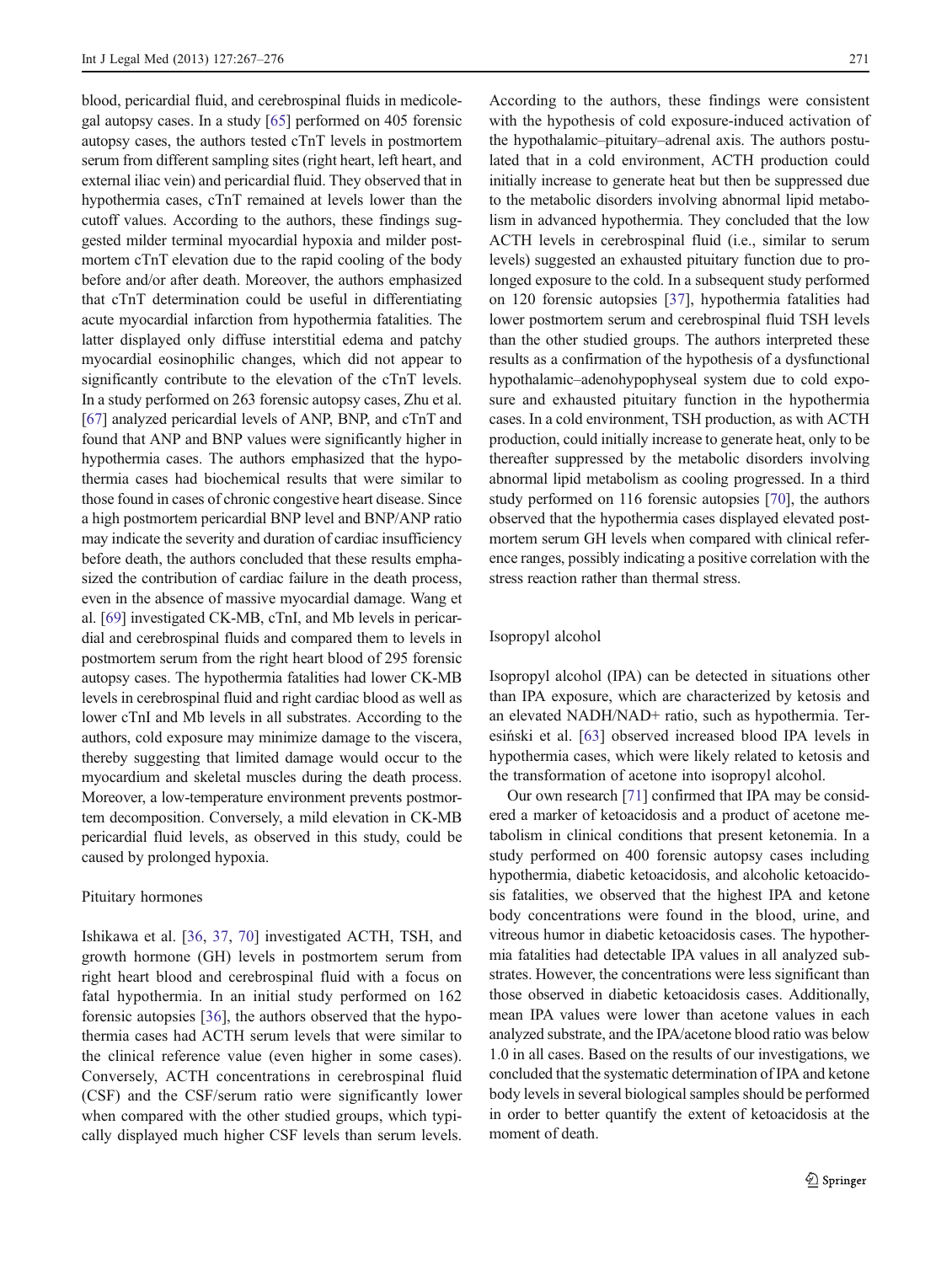Erythropoietin, chromogranin A, serotonin, and S100B

Quan et al. [\[72](#page-9-0)] investigated erythropoietin (EPO) levels in postmortem serum from various sample sites (left and right heart and the external iliac vein) in 536 forensic autopsy cases, including 27 hypothermia fatalities. They observed a marked increased EPO value in one hypothermia case which suffered from uremia under artificial hemodialysis with medical administration of an EPO agent, as well as a mild to moderate elevation of the postmortem serum EPO levels in some cases of hypothermia in elderly subjects. According to the authors, these results may suggest that an elevated EPO level is an indication of preexisting anemia, which may have been a predisposition to death. Yoshida et al. [[39\]](#page-8-0) investigated chromogranin A (CgA) and catecholamine levels in postmortem serum from right heart blood and cerebrospinal fluid in 298 forensic autopsy cases. They observed that the hypothermia cases had serum CgA levels significantly lower and cerebrospinal fluid CgA levels significantly higher than cases with other causes of death. Additionally, these same hypothermia cases displayed lower serum adrenaline and noradrenaline levels and relatively high ratios of cerebrospinal fluid CgA to adrenaline and noradrenaline. Lastly, the cerebrospinal fluid levels of CgA were higher than CgA postmortem serum levels in most cases of hypothermia, with a moderate negative correlation between the postmortem serum and cerebrospinal fluid levels. Since hypothermia cases tended to display low hypothalamus neuronal CgA immunopositivity with a positive correlation to CSF CgA levels, the authors postulated that there was a terminal state of hypothalamus dysfunction involving the depletion of CgA-containing secretory granules in prolonged death due to cold exposure. Quan et al. [\[73\]](#page-9-0) investigated serotonin (5-HT) levels in cerebrospinal and pericardial fluids regarding the cause of death in 351 medicolegal autopsy cases. They found that the hypothermia cases tended to have low 5-HT levels in both fluids and postulated the usefulness of this marker for investigating hypothermia as the cause of death in the absence of morphological evidence. Li et al. [[74\]](#page-9-0) evaluated S100B levels in postmortem serum obtained from the right heart blood and cerebrospinal fluid regarding the cause of death in 216 medicolegal autopsy cases and observed lower S100B levels in the cerebrospinal fluid in hypothermia cases when compared with other causes of death.

#### C-reactive protein and neopterin

Fujita et al. [[75\]](#page-9-0) investigated C-reactive protein levels in postmortem serum obtained from the right cardiac blood of 408 medicolegal autopsy cases, including 216 cases of acute death (<30 min) and 192 cases of nonacute death (>30 min). Cold exposure cases were classified as nonacute deaths and short survivors (survival time up to 6 h) and displayed moderately elevated CRP levels (between 1 and 10 mg/l) compared with the other groups. Maeda et al. [\[76\]](#page-9-0) analyzed urea nitrogen, creatinine, and CRP in postmortem serum from the peripheral external iliac vein (or right heart chamber when peripheral blood was not available) in 429 medicolegal autopsy cases. They observed that the hypothermia fatalities had concomitant, significant elevations in the postmortem serum levels of urea nitrogen (>50 mg/dl), creatinine (>2 mg/dl), and CRP (>2 mg/ dl). Ishikawa et al. [\[77\]](#page-9-0) studied the concentrations of CRP and neopterin in postmortem serum blood from different sampling sites (subclavian and external iliac veins as well as left and right heart). The authors observed moderately elevated CRP levels (1–10 mg/dl) in fatal hypothermia cases and a moderate increase in the level of neopterin. The increased CRP levels were interpreted by the authors as the consequence of a survival period greater than 6–12 h with complications of frostbite and/or pneumonia. Conversely, moderate increases in neopterin levels (50–200 nmol/l) occurred in cases with survival times shorter than 24 h and were explained as the result of a rapid macrophage activation due to tissue injury.

## **Conclusions**

The aim of this article was to review the medicolegal literature covering the postmortem biochemical investigations of hypothermia fatalities (Table [1\)](#page-6-0). We focused on previously performed biochemical investigations and did not expand upon histological and immunohistochemical studies. This examination has disclosed some interesting aspects leading us to formulate some preliminary conclusions. Firstly, most studies correlate hypothermia fatalities with a specific biochemical marker, sometimes in combination with histological and immunohistochemical findings. However, apart from the studies performed by Ishikawa et al. on pituitary hormones, no studies have associated macroscopic and microscopic findings with a pattern of biochemical parameters (e.g., ketone bodies and hormones). In our opinion, the reasons for this approach are that postmortem biochemical investigations are largely unfamiliar, and their diagnostic potential is still greatly unrecognized. Consequently, postmortem biochemistry remains an unexplored diagnostic tool for most forensic pathologists and is not routinely performed.

Moreover, the biochemical investigations concerning specific molecules have only been pursued by a distinct group of authors. As a consequence, most of these studies represent isolated investigations that focus on specific biochemical markers whose results have never been put into question, validated, confirmed, or invalidated.

Additionally, based on this incomplete diagnostic approach, it becomes laborious to formulate an exhaustive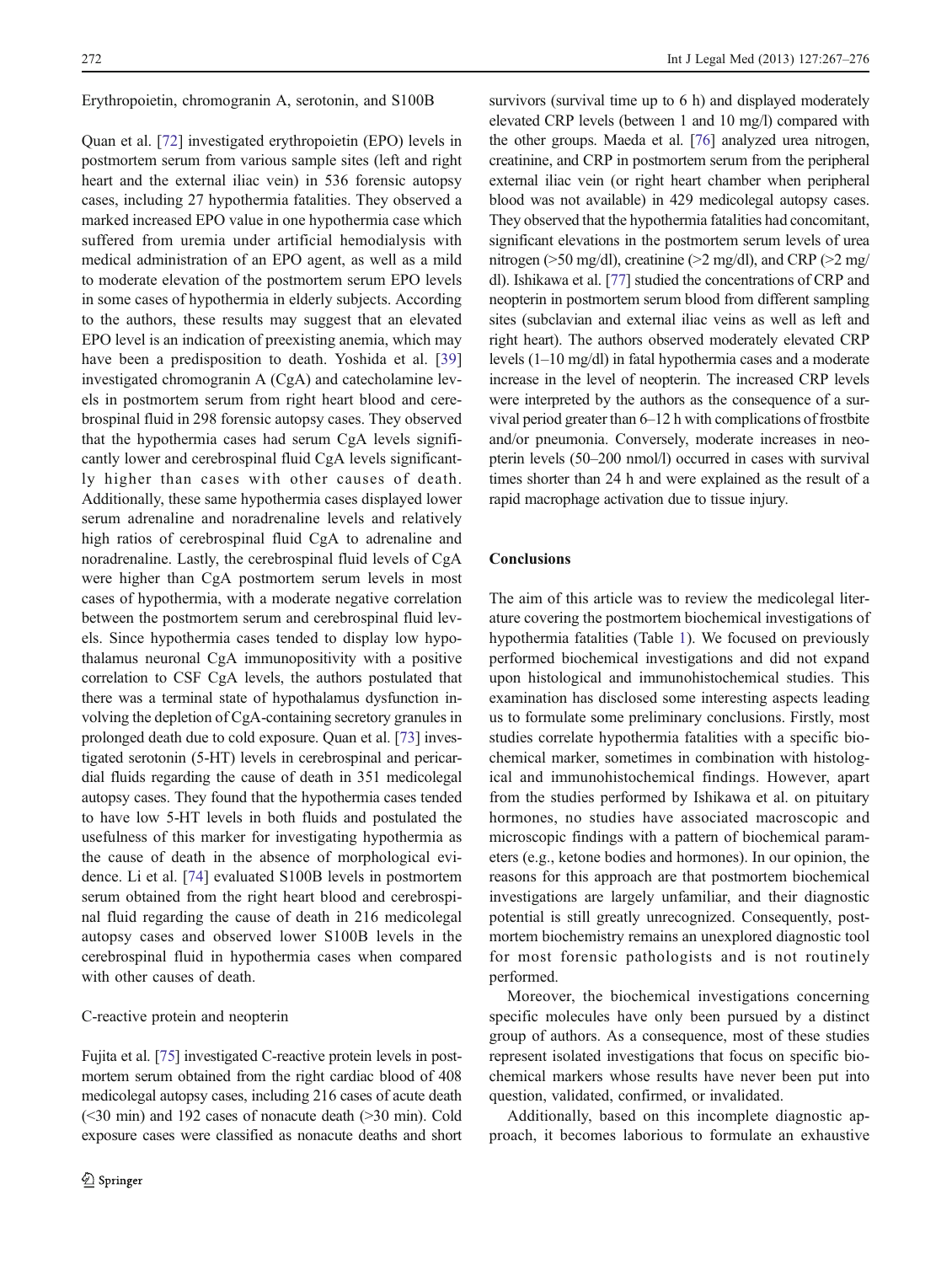# <span id="page-6-0"></span>Table 1 Summary of reports describing postmortem biochemical investigations and main results in hypothermia fatalities

| Analyte $(s)$                 | Author(s) and reference(s)                  | Biological fluid(s)                                         | Main result(s) in hypothermia fatalities                                                                                     |
|-------------------------------|---------------------------------------------|-------------------------------------------------------------|------------------------------------------------------------------------------------------------------------------------------|
| Electrolytes                  |                                             |                                                             |                                                                                                                              |
| Magnesium                     | Mant [43, 44]                               | VH                                                          | No correlation between magnesium levels and<br>hypothermia duration                                                          |
| Calcium and<br>magnesium      | Li et al. [45]                              | PF                                                          | Higher calcium concentrations, lower magnesium<br>levels and Mg/Ca ratios                                                    |
| Calcium and sodium            | Jacubeniene et al. [46, 47]                 | <b>Tissues</b>                                              | No significant differences in the calcium levels, higher<br>sodium levels in skeletal muscle tissue                          |
| Catecholamines                | Hirvonen [48]                               | Urine                                                       | Histamine and serotonin could not be regarded as reliable<br>tests for hypothermia                                           |
|                               |                                             |                                                             | Higher catecholamine concentrations in hypothermia<br>fatalities                                                             |
|                               | Hirvonen and Huttunen<br>$[49]$             | Urine                                                       | Higher adrenaline and noradrenaline<br>concentrations, adrenaline levels increased<br>proportionally more than noradrenaline |
|                               | Sadler and Pounder [53]                     | Urine                                                       | Urine catecholamine levels were related to urine<br>creatinine excretion                                                     |
|                               | Zhu et al. $[54]$                           | Postmortem serum from<br>different sampling sites           | Low catecholamine levels                                                                                                     |
|                               | Ishikawa et al. [38]                        | CSF                                                         | Positive correlation between noradrenaline levels<br>and noradrenaline immunopositivity in the<br>adrenal medulla            |
|                               | Pakanen et al. [6]                          | Urine                                                       | Increased adrenaline levels, adrenaline-to-<br>noradrenaline ratio as the best indicator                                     |
| Glucose                       | Hirvonen [48]                               | Urine                                                       | Test for urinary glucose positive in some hypothermia<br>case                                                                |
|                               | Bray et al. [55, 56]                        | VH                                                          | Higher vitreous glucose concentrations                                                                                       |
|                               | Coe $[57]$                                  | VH                                                          | Significant mean elevation of vitreous glucose levels                                                                        |
| Urea nitrogen,<br>creatinine, | Zhu et al. $[58]$                           | Postmortem serum from<br>different sampling sites           | Urea nitrogen elevation in heart blood postmortem serum                                                                      |
| uric acid                     | Zhu et al. $[59]$                           | РF                                                          | Mild to moderate elevations in urea nitrogen,<br>creatinine, and uric acid levels                                            |
|                               | Zhu et al. $[60]$                           | Postmortem serum and PF                                     | Increased urea nitrogen and uric acid in both fluids                                                                         |
| Ketone bodies                 | Teresiński et al. [61–63],<br>Palmiere [64] | Blood, urine, VH                                            | Increased ketone levels in free-ethanol hypothermia cases                                                                    |
| Markers of cardiac function   |                                             |                                                             |                                                                                                                              |
| cTnT                          | Zhu et al. $[65]$                           | PF and postmortem serum<br>from different sampling<br>sites | cTnT at levels lower than the cutoff values                                                                                  |
| ANP BNP                       | Zhu et al. $[67]$                           | PF                                                          | Increased levels (contribution of cardiac failure in<br>the death process)                                                   |
| Myoglobin, cTnI,              | Wang et al. [69]                            | Right heart blood                                           | Lower CK-MB levels in CSF and serum                                                                                          |
| CK-MB                         |                                             | postmortem                                                  | Lower cTnI and myoglobin in all substrates                                                                                   |
|                               |                                             | serum, PF, and CSF                                          | Mild CK-MB elevation in PF                                                                                                   |
| Pituitary hormones            |                                             |                                                             |                                                                                                                              |
| <b>ACTH</b>                   | Ishikawa et al. [36]                        | Right heart blood                                           | ACTH serum levels similar to reference value                                                                                 |
|                               |                                             | postmortem<br>serum and CSF                                 | ACTH levels in CSF significantly lower when compared<br>to the other study groups                                            |
| TSH                           | Ishikawa et al. [37]                        | Right heart blood<br>postmortem                             | Lower serum and CSF levels than the other study groups                                                                       |
| GH                            | Ishikawa et al. [70]                        | serum and CSF<br>Right heart blood<br>postmortem serum      | Elevated serum levels when compared with<br>clinical reference ranges                                                        |
| Isopropyl alcohol             | Teresiński et al. [63]                      | <b>Blood</b>                                                | Increased levels                                                                                                             |
|                               | Palmiere et al. [71]                        | Blood, urine, vitreous                                      | Increased levels                                                                                                             |
| Erythropoietin                | Quan et al. [72]                            |                                                             |                                                                                                                              |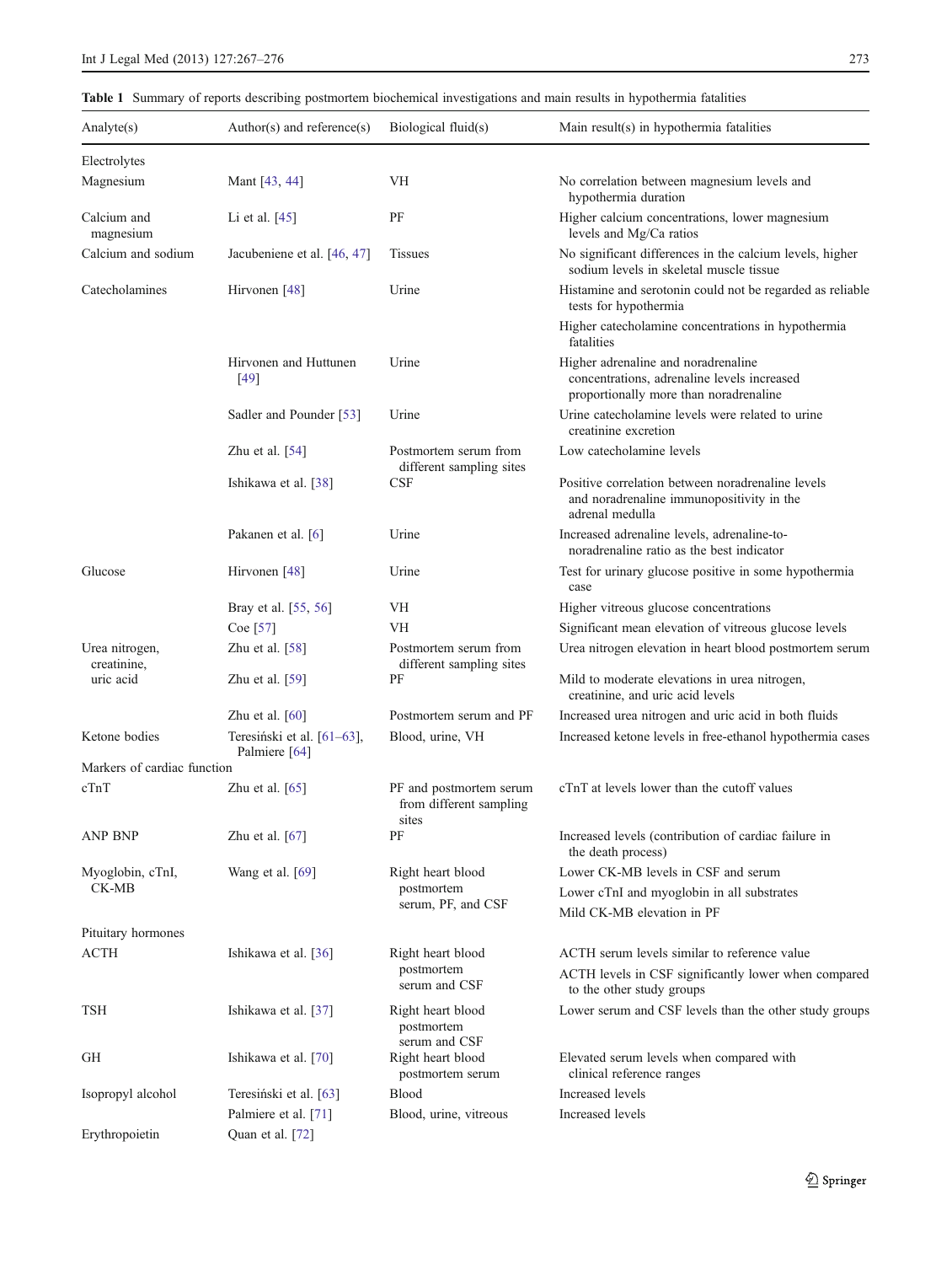#### <span id="page-7-0"></span>Table 1 (continued)

| Analyte $(s)$                         | Author(s) and reference(s) | Biological fluid(s)                                  | Main result(s) in hypothermia fatalities                                                              |
|---------------------------------------|----------------------------|------------------------------------------------------|-------------------------------------------------------------------------------------------------------|
|                                       |                            | Postmortem serum<br>from different<br>sampling sites | Elevated EPO levels can indicate preexisting<br>anemia                                                |
| $CgA$ and<br>catecholamines           | Yoshida et al. [39]        | Right heart blood<br>postmortem serum<br>and CSF     | Lower serum and higher CSF CgA levels                                                                 |
|                                       |                            |                                                      | Lower serum adrenaline and noradrenaline levels                                                       |
|                                       |                            |                                                      | CSF CgA levels higher then serum levels                                                               |
| Serotonin                             | Quan et al. [73]           | CSF and PF                                           | Low serotonin levels in both fluids                                                                   |
| <b>S100B</b>                          | Li et al. $[74]$           | Right heart blood<br>postmortem serum<br>and CSF     | Lower S100B levels in CSF                                                                             |
| <b>CRP</b>                            | Fujita et al. [75]         | Right heart blood<br>postmortem serum                | Moderately elevated CRP levels                                                                        |
| CRP, urea nitrogen, and<br>creatinine | Maeda et al. [76]          | Postmortem serum                                     | Increased urea nitrogen, creatinine, and CRP<br>levels                                                |
| CRP and neopterin                     | Ishikawa et al. [77]       | Postmortem serum from<br>different sampling sites    | Moderately elevated CRP (survival time $>6-12$ h)<br>and neopterin (survival time $\leq$ 24 h) levels |

VH vitreous humor, PF pericardial fluid, CSF cerebrospinal fluid, ACTH adrenocorticotropic hormone, GH growth hormone, cTnT cardiac troponin T, cTnI cardiac troponin I, ANP atrial natriuretic peptide, BNP brain natriuretic peptide, CK-MB creatine kinase MB, CgA chromogranin A, CRP Creactive protein

hypothesis on the physiopathology of hypothermia in its entirety. Indeed, the biochemical changes that characterize hypothermia have been examined in a fragmented fashion as if they were individual, uncorrelated metabolic pathways and not different aspects of the same metabolic phenomenon.

Lastly, the increased or decreased levels of some of the analyzed markers that have been observed in cases of hypothermia cannot be unambiguously explained. The increased levels of certain molecules are simply the consequence of nonspecific changes (e.g., hypoxia and cardiac failure) and cannot be specifically related to hypothermia. Other markers are due to the expression of preexisting diseases, and their changes may provide information to better understand individual cases. Therefore, increased or decreased levels of a particular marker may not be precisely interpreted, and the usefulness of such markers in the understanding of hypothermia physiopathology remains indeterminate.

In our opinion, a parallel investigation pertaining to several biochemical markers in a group of hypothermia cases compared with a group of control cases would allow currently published results related to specific molecules to be validated and permit a more integrated investigation into the metabolic and biochemical changes that occur during hypothermia.

#### **References**

- 1. Türk EE (2010) Hypothermia. Forensic Sci Med Pathol 6:106–115
- 2. Saukko P, Knight B (2004) Neglect, starvation and hypothermia. In: Knight's forensic pathology. 3rd Ed. Arnold Publishers, London, pp 414–18
- 3. Taylor AJ, McGwin G Jr, Davis GG, Brissie RM, Holley TD, Rue LW 3rd (2001) Hypothermia deaths in Jefferson County, Alabama. Inj Prev 7:141–145
- 4. Lim C, Duflou J (2008) Hypothermia fatalities in a temperate climate: Sydney, Australia. Pathology 40:46–51
- 5. Dolinak D, Matshes E, Lew E (2005) Hypothermia. In: Forensic pathology: principles and practice. Elsevier, San Diego, pp 248–9.
- 6. Pakanen L, Kortelainen ML, Särkioja T, Porvari K (2011) Increased adrenaline to noradrenaline ratio is a superior indicator of antemortem hypothermia compared with separate catecholamine concentrations. J Forensic Sci 56:1213–1218
- 7. Preuss J, Dettmeyer R, Poster S, Lignitz E, Madea B (2008) The expression of heat shock protein 70 in kidneys in cases of death due to hypothermia. Forensic Sci Int 176:248–252
- 8. Hejna P, Zátopková L, Tsokos M (2012) The diagnostic value of synovial membrane hemorrhage and bloody discoloration of synovial fluid ("inner knee sign") in autopsy cases of fatal hypothermia. Int J Legal Med 126:415–419
- 9. Nikolić S, Zivković M, Zivković V, Juković F (2010) Hypothermia as the cause of death in forensic pathology: autopsy study. Srp Arh Celok Lek 138:467–472
- 10. Madea B, Tsokos M, Preuss J (2008) Death due to hypothermia morphological findings, their pathogenesis and diagnostic value. In: Tsokos M (ed) Forensic pathology reviews, vol 5. Humana Press, Totowa, pp 3–21
- 11. Ogata M, Ago K, Kondo T, Kasai K, Ishikawa T, Mikuzami H (2007) A fatal case of hypothermia associated with hemorrhages of the pectoralis minor, intercostals, and iliopsoas muscles. Am J Forensic Med Pathol 28:348–352
- 12. Nixdorf-Miller A, Hunsaker DM, Hunsaker JC 3rd (2006) Hypothermia and hyperthermia medicolegal investigation of morbidity and mortality from exposure to environmental temperature extremes. Arch Pathol Lab Med 130:1297–1304
- 13. Hottmar P, Hejna P (2005) Death due to fatal hypothermia in victims dissected in Department of Forensic Medicine in Hradec Králové between 1992–2003. Soud Lek 50:38–41
- 14. Madea B, Preuss J, Henn V, Lignitz E (2004) Morphological findings in fatal hypothermia and their pathogenesis. In: Oehmichen M (ed) Hypothermia—clinical, pathomorphological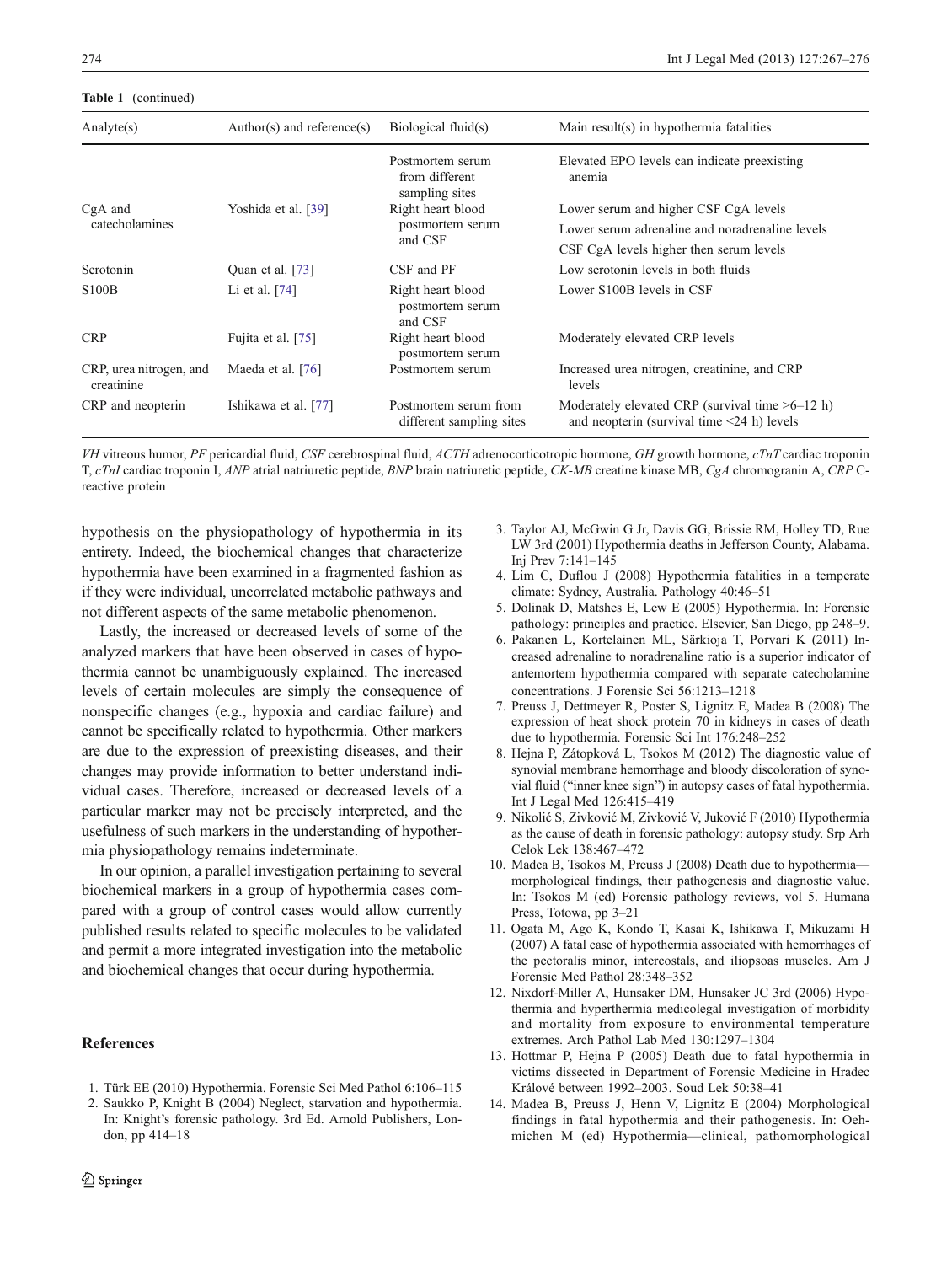<span id="page-8-0"></span>and forensic features. Schmidt-Römhild, Lübeck, pp 181– 204

- 15. Hirvonen J (2000) Some aspects on death in the cold and concomitant frostbites. Int J Circumpolar Health 59:131–136
- 16. Pliushcheva TV, Alisievich VI (2000) Pathogenesis of Vishnevsky's spots in death from excessive cooling. Sud Med Ekspert 43:11–14
- 17. Wolf DA, Aronson JF, Rajaraman S, Veasey SP 3rd (1999) Wischnewski ulcers and acute pancreatitis in two hospitalized patients with cirrhosis, portal vein thrombosis, and hypothermia. J Forensic Sci 44:1082–1085
- 18. Mizukami H, Shimizu K, Shiono H, Uezono T, Sasaki M (1999) Forensic diagnosis of death from cold. Leg Med (Tokyo) 1:204–209
- 19. Ward ME, Cowley AR (1999) Hypothermia: a natural cause of death. Am J Forensic Med Pathol 20:383–386
- 20. Tributsch W, Ambach E, Henn R (1992) Forensic medicine aspects of death caused by hypothermia in high altitude. Beitr Gerichtl Med 50:337–341
- 21. Sigrist T, Markwalder C, Dirnhofer R (1990) Changes in skeletal muscles in death caused by hypothermia. Z Rechsmed 103:463–472
- 22. Birchmeyer MS, Mitchell EK (1989) Wischnewski revisited. The diagnostic value of gastric mucosal ulcers in hypothermic deaths. Am J Forensic Med Pathol 10:28–30
- 23. Schneider V, Klug E (1980) Death by hypothermia. Are there any new diagnostic aspects? Z Rechtsmed 86:59–69
- 24. Tsokos M, Rothschild MA, Madea B, Risse M, Sperhake JP (2006) Histological and immunohistochemical study of Wischnewsky spots in fatal hypothermia. Am J Forensic Med Pathol 27:70–74
- 25. Türk EE, Sperhake JP, Madea B, Preuss J, Tsokos M (2006) Immunohistochemical detection of hemoglobin in frost erythema. Forensic Sci Int 158:131–134
- 26. Preuss J, Thierauf A, Dettmeyer R, Madea B (2007) Wischnewsky's spots in an ectopic stomach. Forensic Sci Int 169:220–222
- 27. Aghayev E, Thali MJ, Jackowski C, Sonnenschein M, Dirnhofer R, Yen K (2008) MRI detects hemorrhages in the muscles of the back in hypothermia. Forensic Sci Int 176:183–186
- 28. Preuss J, Dettmeyer R, Lignitz E, Madea B (2004) Fatty degeneration in renal tubule epithelium in accidental hypothermia victims. Forensic Sci Int 141:131–135
- 29. Byard RW, Zhou C (2010) Erosive gastritis, Armanni-Ebstein phenomenon and diabetic ketoacidosis. Forensic Sci Med Pathol 6:304–306
- 30. Zhou C, Byard RW (2011) Armanni-Ebstein phenomenon and hypothermia. Forensic Sci Int 206:82–84
- 31. Hirvonen J, Penttinen J, Huttunen P, Saukko P (1980) Changes in the myocardium and skeletal muscle in guinea pigs in cold exposure with and without ethanol. Z Rechsmed 84:195–207
- 32. Preuss J, Dettmeyer R, Lignitz E, Madea B (2006) Fatty degeneration of myocardial cells as a sign of death due to hypothermia versus degenerative deposition of lipofuscin. Forensic Sci Int 159:1–5
- 33. Preuss J, Lignitz E, Dettmeyer R, Madea B (2007) Pancreatic changes in cases of death due to hypothermia. Forensic Sci Int 166:194–198
- 34. Ishikawa T, Miyaishi S, Tachibana T, Ishizu H, Zhu BL, Maeda H (2004) Fatal hypothermia related vacuolation of hormoneproducing cells in the anterior pituitary. Leg Med (Tokyo) 6:157– 163
- 35. Doberentz E, Preuss-Wössner J, Kuchelmeister K, Madea B (2011) Histological examination of the pituitary glands in cases of fatal hypothermia. Forensic Sci Int 207:46–49
- 36. Ishikawa T, Quan L, Li DR, Zhao D, Michiue T, Hamel M, Maeda H (2008) Postmortem biochemistry and immunohistochemistry of adrenocorticotropic hormone with special regard to fatal hypothermia. Forensic Sci Int 179:147–151
- 37. Ishikawa T, Michiue T, Zhao D, Komatsu A, Azuma Y, Quan L, Hamel M, Maeda H (2009) Evaluation of postmortem serum and cerebrospinal fluid levels of thyroid-stimulating hormone with special regard to fatal hypothermia. Leg Med (Tokyo) 11:S228– S230
- 38. Ishikawa T, Yoshida C, Michiue T, Perdekamp MG, Pollak S, Maeda H (2010) Immunohistochemistry of catecholamine in the hypothalamic-pituitary-adrenal system with special regard to fatal hypothermia and hyperthermia. Leg Med (Tokyo) 12:121–127
- 39. Yoshida C, Ishikawa T, Michiue T, Quan L, Maeda H (2011) Postmortem biochemistry and immunohistochemistry of chromogranin A as a stress marker with special regard to fatal hypothermia and hyperthermia. Int J Legal Med 125:11–20
- 40. Quan L, Ishikawa T, Michiue T, Li DR, Zhao D, Zhu BL, Maeda H (2005) Quantitative analysis of ubiquitin-immunoreactivity in the midbrain periaqueductal gray matter with regard to the cause of death in forensic autopsy. Leg Med (Tokyo) 7:151–156
- 41. Ishikawa T, Zhu BL, Li DR, Zhao D, Michiue T, Maeda H (2007) Immunohistochemical investigation of ubiquitin and myoglobin in the kidney in medicolegal autopsy cases. Forensic Sci Int 171:136–141
- 42. Kita T (2000) The role of heat shock proteins on the disordered tissues: implication for the pathogenesis and diagnostics in the forensic practice. Nihon Hoigaku Zasshi 54:367–371
- 43. Mant AK (1964) Some post-mortem observation in accidental hypothermia. Med Sci Law 4:44–46
- 44. Mant AK (1969) Autopsy diagnosis of accidental hypothermia. J Forensic Med 16:126–129
- 45. Li DR, Quan L, Zhu BL, Ishikawa T, Michiue T, Zhao D, Yoshida C, Chen JH, Wang Q, Komatsu A, Azuma Y, Maeda H (2009) Evaluation of postmortem calcium and magnesium levels in the pericardial fluid with regard to the cause of death in medicolegal autopsy. Leg Med (Tokyo) 11:S276–S278
- 46. Jakubeniene M, Chaker GA, Becelis A, Malakiene D, Raudys R (2009) Investigation of calcium and sodium in postmortem material as biochemical markers defining the cause of death from hypothermia. Leg Med (Tokyo) 11:S304–S306
- 47. Jakubeniene M, Irnius A, Chaker GA, Paliulis JM, Bechelis A (2009) Post-mortem investigation of calcium content in liver, heart, and skeletal muscle in accidental hypothermia cases. Forensic Sci Int 190:87–90
- 48. Hirvonen J (1976) Necropsy findings in fatal hypothermia cases. Forensic Sci 8:155–164
- 49. Hirvonen J, Huttunen P (1982) Increased urinary concentration of catecholamines in hypothermia deaths. J Forensic Sci 27:264–271
- 50. Hirvonen J, Huttunen P, Nuutinen L, Pekkariken A (1978) Cathecolamines and free fatty acids in plasma of patients undergoing cardiac operation with hypothermia bypass. J Clin Pathol 31:949– 955
- 51. Hanhela R, Hollmen A, Huttunen P, Hirvonen J (1990) Plasma catecholamines, corticosterone, glucose and fatty acids concentrations and mean arterial pressure and body temperature in haemorrhagic hypovolaemia, hypothermia and a combination of these in the rabbit. Acta Physiol Scand 139:441–449
- 52. Hirvonen J, Huttunen P (1995) Hypothermia markers: serum, urine and adrenal gland catecholamines in hypothermic rats given ethanol. Forensic Sci Int 72:125–133
- 53. Sadler DW, Pounder DJ (1995) Urinary catecholamines as markers of hypothermia. Forensic Sci Int 76:227–230
- 54. Zhu BL, Ishikawa T, Michiue T, Li DR, Zhao D, Quan L, Oritani S, Bessho Y, Maeda H (2007) Postmortem serum catecholamine levels in relation to the cause of death. Forensic Sci Int 173:122–129
- 55. Bray M, Luke JL, Blackbourne BD (1983) Vitreous humor chemistry in deaths associated with rapid chilling and prolonged freshwater immersion. J Forensci Sci 28:588–593
- 56. Bray M (1984) The eye as a chemical indicator of environmental temperature at the time of death. J Forensic Sci 29:396–403